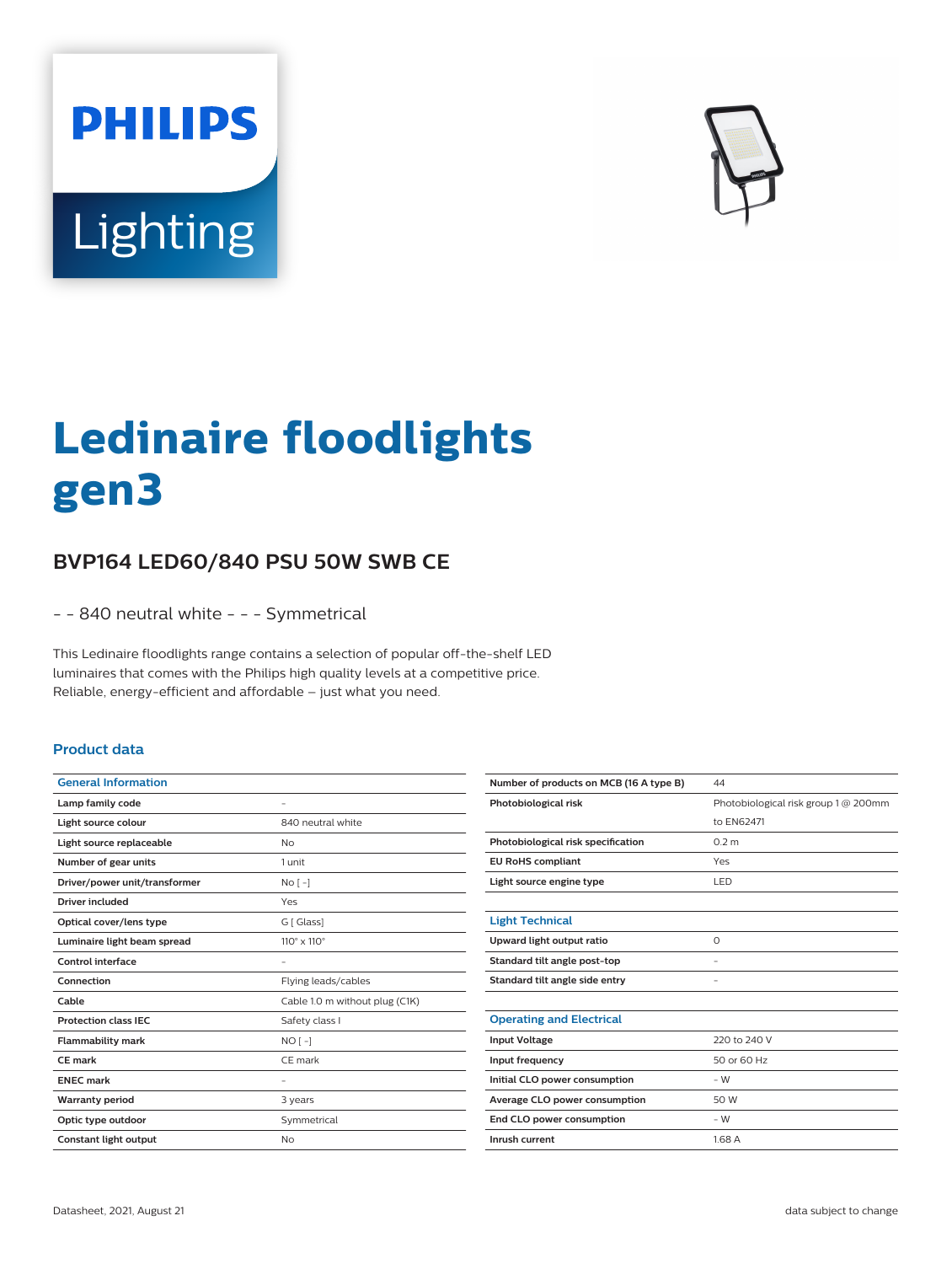### **Ledinaire floodlights gen3**

| Inrush time                                | 0.0082 ms                               |
|--------------------------------------------|-----------------------------------------|
| Power factor (min.)                        | 0.95                                    |
|                                            |                                         |
| <b>Controls and Dimming</b>                |                                         |
| <b>Dimmable</b>                            | No                                      |
|                                            |                                         |
| <b>Mechanical and Housing</b>              |                                         |
| <b>Housing material</b>                    | Aluminium die-cast                      |
| <b>Reflector material</b>                  | Polycarbonate                           |
| Optic material                             | Glass                                   |
| Optical cover/lens material                | Tempered glass                          |
| <b>Fixation material</b>                   | Steel                                   |
| <b>Mounting device</b>                     | MBA [ Mounting bracket adjustable]      |
| Optical cover/lens shape                   | Flat                                    |
| Optical cover/lens finish                  | Clear                                   |
| <b>Overall length</b>                      | 173 mm                                  |
| <b>Overall width</b>                       | 232 mm                                  |
| <b>Overall height</b>                      | 26.1 mm                                 |
| <b>Effective projected area</b>            | $0.028 \text{ m}^2$                     |
| Colour                                     | grey                                    |
| Dimensions (height x width x depth)        | 26 x 232 x 173 mm (1 x 9.1 x 6.8 in)    |
|                                            |                                         |
| <b>Approval and Application</b>            |                                         |
| Ingress protection code                    | IP65 [ Dust penetration-protected, jet- |
|                                            | proof]                                  |
| Mech. impact protection code               | IK07 [2 J reinforced]                   |
| Surge protection (common/differential)     | 2/2 kV                                  |
|                                            |                                         |
| <b>Initial Performance (IEC Compliant)</b> |                                         |

| Initial LED luminaire efficacy                  | 120 lm/W               |
|-------------------------------------------------|------------------------|
| Init. Corr. Colour Temperature                  | 4000 K                 |
| Init. Colour rendering index                    | $-80$                  |
| Initial chromaticity                            | (0.380, 0.380) SDCM <5 |
| Initial input power                             | 50 W                   |
| Power consumption tolerance                     | $+/-10%$               |
| Init. colour rendering index tolerance          | $+/-2$                 |
|                                                 |                        |
| <b>Over Time Performance (IEC Compliant)</b>    |                        |
| Control gear failure rate at median useful life | 5%                     |
| 50.000h                                         |                        |
| Lumen maintenance at median useful life*        | 80                     |
| 50,000h                                         |                        |
|                                                 |                        |
| <b>Application Conditions</b>                   |                        |
| Ambient temperature range                       | $-25$ to $+40$ °C.     |
| Performance ambient temperature Tq              | $25^{\circ}$ C         |
| Maximum dimming level                           | Not applicable         |
|                                                 |                        |
| <b>Product Data</b>                             |                        |
| Full product codo                               | 971051452252000        |

| <b>Full product code</b>          | 871951453353099                 |
|-----------------------------------|---------------------------------|
| Order product name                | BVP164 LED60/840 PSU 50W SWB CE |
| EAN/UPC - product                 | 8719514533530                   |
| Order code                        | 53353099                        |
| SAP numerator - quantity per pack |                                 |
| Numerator - packs per outer box   | 16                              |
| <b>SAP</b> material               | 911401854483                    |
| SAP net weight (piece)            | 0.910 kg                        |
|                                   |                                 |



#### **Dimensional drawing**



**Ledinaire floodlight BVP105/106**

**Initial luminous flux (system flux)** 6000 lm **Luminous flux tolerance**  $+/-10\%$